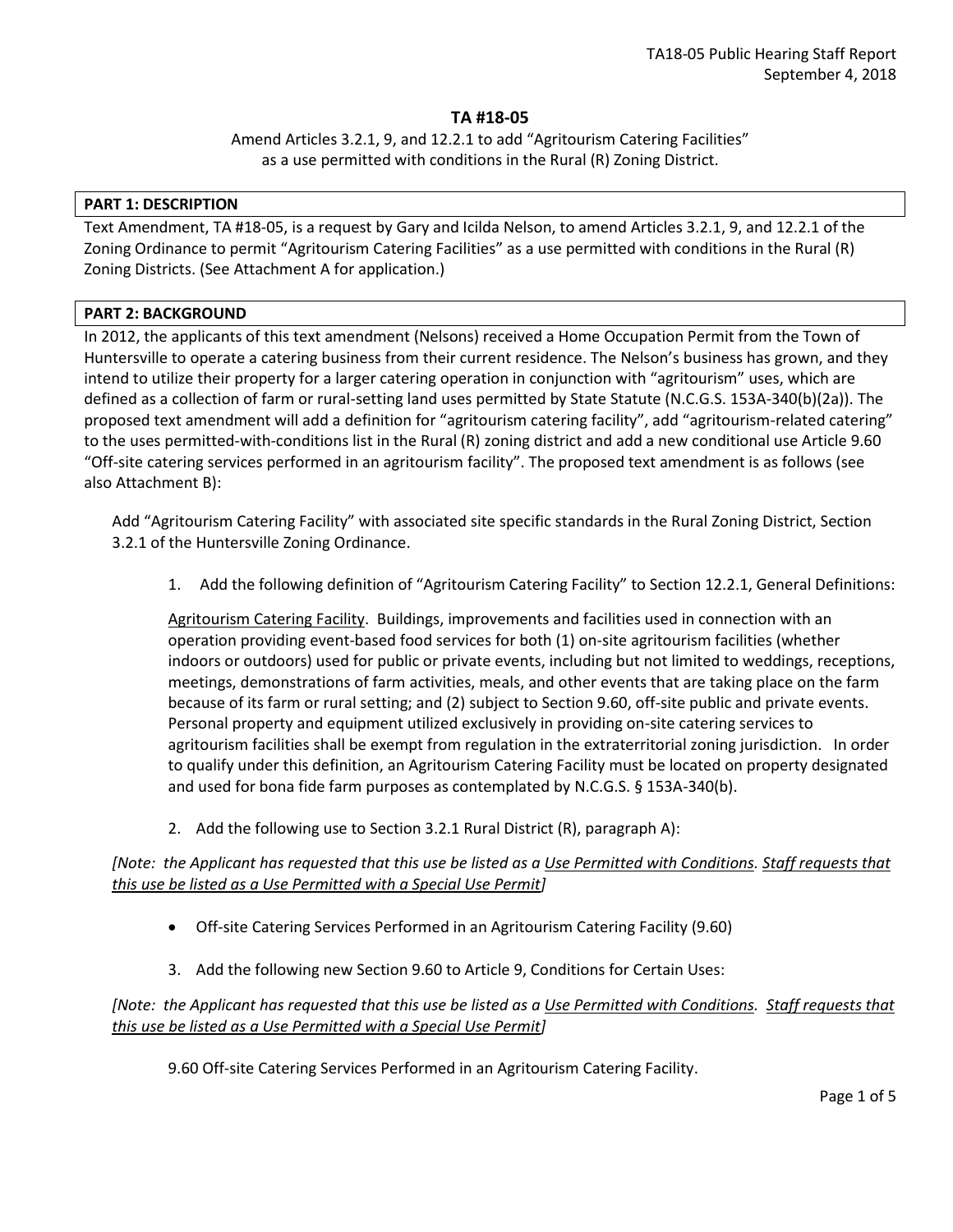Off-site catering services in an Agritourism Catering Facility are permitted in the Rural Zoning District [applicant request: as a Use Permitted with Conditions if the following standards are met:] [Staff recommendation: subject to a Special Use Permit, according to the procedures of Article 11.4.10, if the evidence introduced at the Special Use Permit Hearing establishes that the following standards are met (as modified, if applicable):

- 1. The facility shall be located on a lot of at least twenty (20) acres in size.
- 2. A principal residence shall be located on site.
- 3. There shall be no more than twelve (12) employees present and performing activities for the off-site catering services at any time, excluding on-site resident family members of the facility owner employed in the catering operation. As used in this section 9.60, employees who are present and performing activities for both on-site and off-site catering services shall count towards the twelve (12) employee limit. The [zoning permit] [special use permit] shall specify the number of employees permitted at the facility at the same time.
- 4. That facility shall have adequate off-street parking for the permitted number of employees and for the vehicles used for off-site catering services. In order to accommodate employees, off-site catering vehicles and visiting clients of the catering operation, there shall be a minimum of 1.5 spaces for each permitted employee and off-site catering service vehicle. As used in this section 9.60, vehicles used for both on-site and off-site catering services are included and subject to these regulations. Such parking shall have a visually opaque buffer at least thirty-five feet in width along the adjacent boundary [Requested by applicant: or a structural screen such as a fence that is augmented with vegetation].
- 5. There shall be no outside storage or evidence of personal property, materials and equipment used for off-site catering services visible from adjoining residences or streets. As used in this section 9.60, personal property, materials and equipment used for both on-site and off-site catering services are included and subject to these regulations.
- 6. If any portion of the facility utilized by the off-site catering services is located within the on-site principal residence, such portion shall occupy no more than twenty-five percent (25%) of the total finished square footage of such principal residence. The total square footage of the facility used for off-site catering services may not exceed fifty (50%) of the total finished share footage of such principal residence. As used in this section 9.60, portions of the facility used for both onsite and off-site catering services are included and subject to these regulations.
- 7. The lot containing the facility shall have (i) a minimum of thirty feet (30') of frontage on a public road or (ii) a thirty foot (30') wide exclusive easement to a public road. [applicant requests that a shared exclusive easement, of a minimum of 40' in width, for use by no more than three adjoining properties at the time of the issuance of the [zoning][special use] permit.
- 8. Entrance drives, internal drives, parking and service areas may be gravel, crushed stone, or other suitable material approved by the Planning Director. These areas shall be well-maintained and kept free of potholes, weeds, etc. The initial fifty feet (50') of driveway from the public roadway connection shall be paved with concrete or asphalt.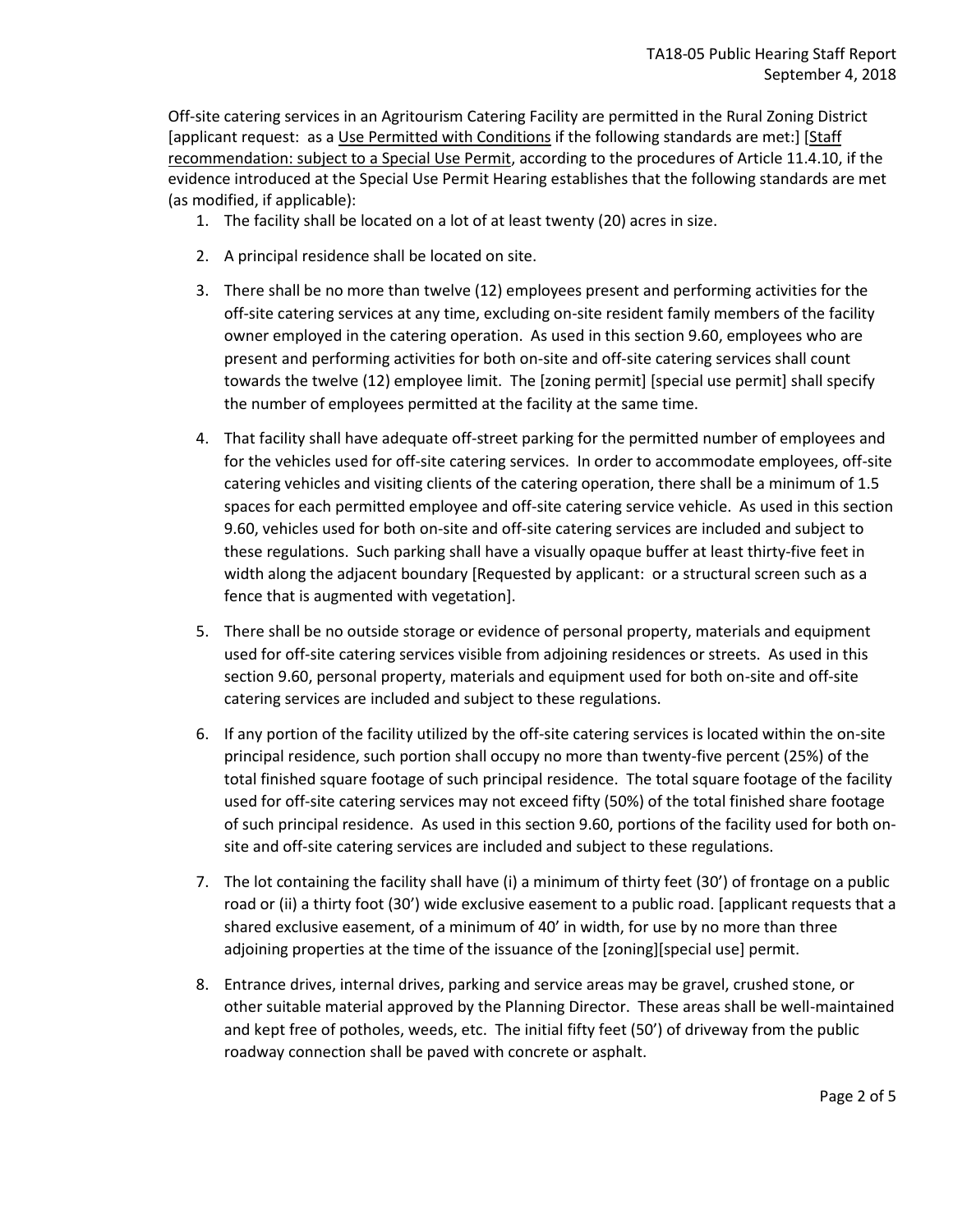9. [Applicant requests that if the Board rejects applicant's suggested language in Items #4 or #7 (above) that the use is classified as a special use and the following language shall be added:] As each property is unique, the Town Board may modify the above standards based on particular topographical issues, or impacts (or lack thereof) on surrounding properties. .

Staff does not recommend the proposed text amendment, as it is not in keeping with the existing and permitted uses in the Rural zoning district. The intent of the Rural Zoning District is to "encourage the development of neighborhoods and rural compounds… Development typologies associated with the Rural district are farms, the single house, the conservation subdivision, the farmhouse cluster, and the residential neighborhood". Therefore, a full-service catering operation is not seen as a compatible land use in this area. The additional traffic and commercial activity is not in keeping with the stated intent of the zoning district.

In addition, if this use is to be considered, it is recommended to be considered via the special use permit process, as there is a public hearing requirement for a special use permit that will solicit input from interested citizens and would permit the Town Board to "attach reasonable and appropriate conditions and safeguards to the location, nature and extent of the proposed use and its relation to surrounding property, for the purpose of ensuring that the conditions of permit approval will be complied with and any potentially injurious effect of the special use on adjoining properties, the character of the neighborhood, or the health, safety and general welfare of the community will be minimized"(Zo. Ord. Art. 11.4.10.f).

# **PART 3: RELEVANT HUNTERSVILLE 2030 COMMUNITY PLAN AND APPLICABLE LONG RANGE PLAN SECTIONS**

H-8: Development in the Transitional and Rural Areas – Maintain the development standards in the Transitional and Rural zones and consider adjustments if warranted by changes in the housing market. Staff Comment: As there are approximately 40 parcels within the Town's Rural zoning district that would qualify under this amendment, and the daily employee traffic and associated commercial-type activities associated with a catering operation are generally seen as potentially incompatible with the Rural zoning district, this amendment is not supported by the 2030 Comprehensive Plan. This amendment is not seen as a product of changes in the housing market, but rather a preference by an individual property owner to expand a business in an area designated for low-density, residential development.

### **PART 4: STAFF RECOMMENDATION**

The proposal to amend Articles 3.2.1, 9, and 12.2.1 of the Zoning Ordinance to permit agritourism-related catering as a use permitted with conditions in the Rural (R) Zoning District is NOT recommended by Staff as the use is not consistent with the stated intent of the Rural Zoning District (see Parts 2 & 3 above). However, if the use is to be permitted, staff would recommend a special use permit process is the appropriate method to review potential impacts of an agritourism catering facility.

### **PART 5: HUNTERSVILLE ORDINANCES ADVISORY BOARD**

On August 2, 2018, the Ordinances Advisory Board recommended approval of the attached proposed ordinance as a Special Use Permit, by 5-3 vote.

### **PART 6: PUBLIC HEARING**

The Public Hearing will be held on September 4, 2018.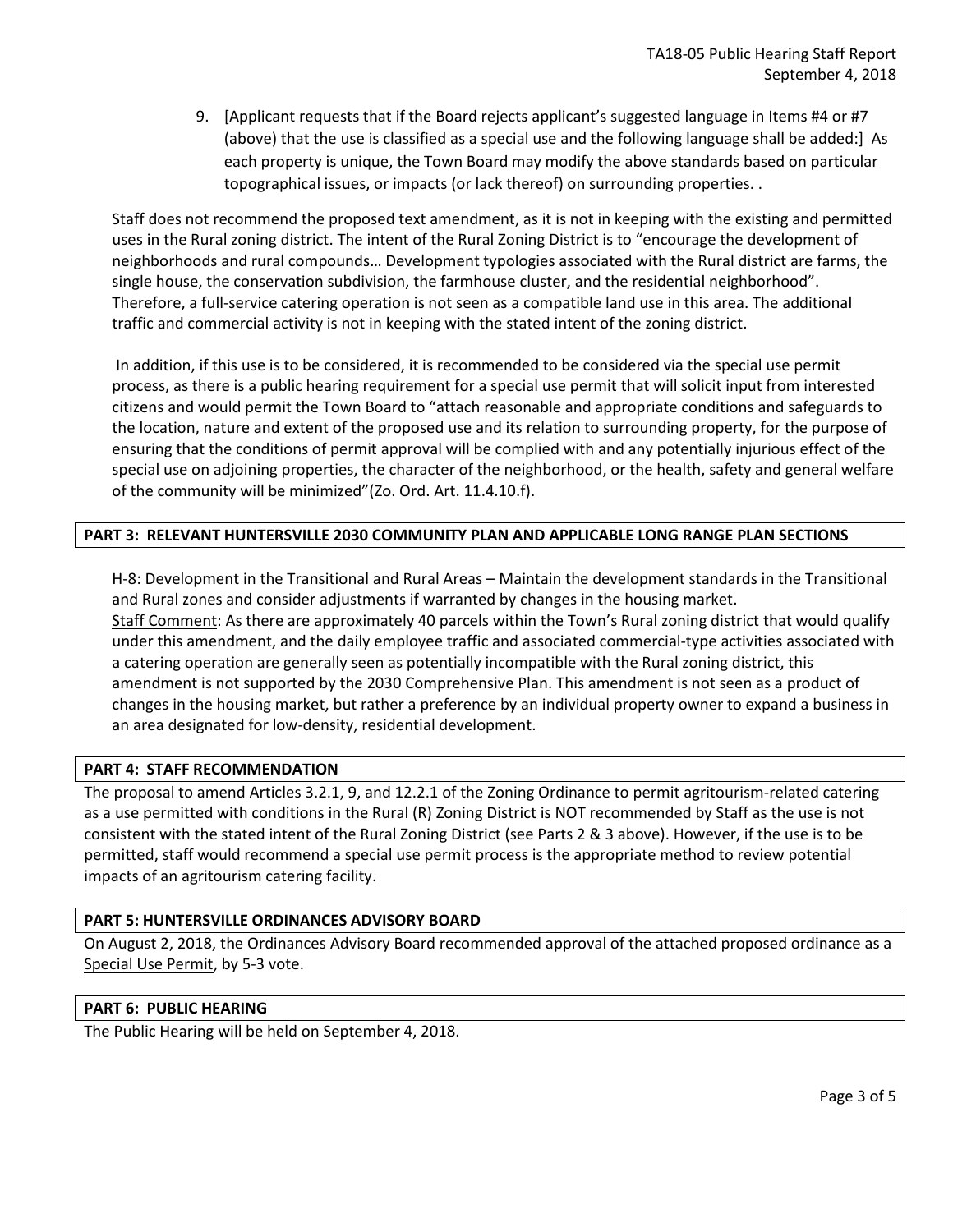### **PART 7: PLANNING BOARD RECOMMENDATION**

The Planning Board is scheduled to hear this text amendment on September 25, 2018.

#### **PART 8: ATTACHMENTS**

Attachment A: Text Amendment Application.

Attachment B: Proposed Ordinance Language.

Attachment C: North Carolina General Statue 153A-340(b)(2a).